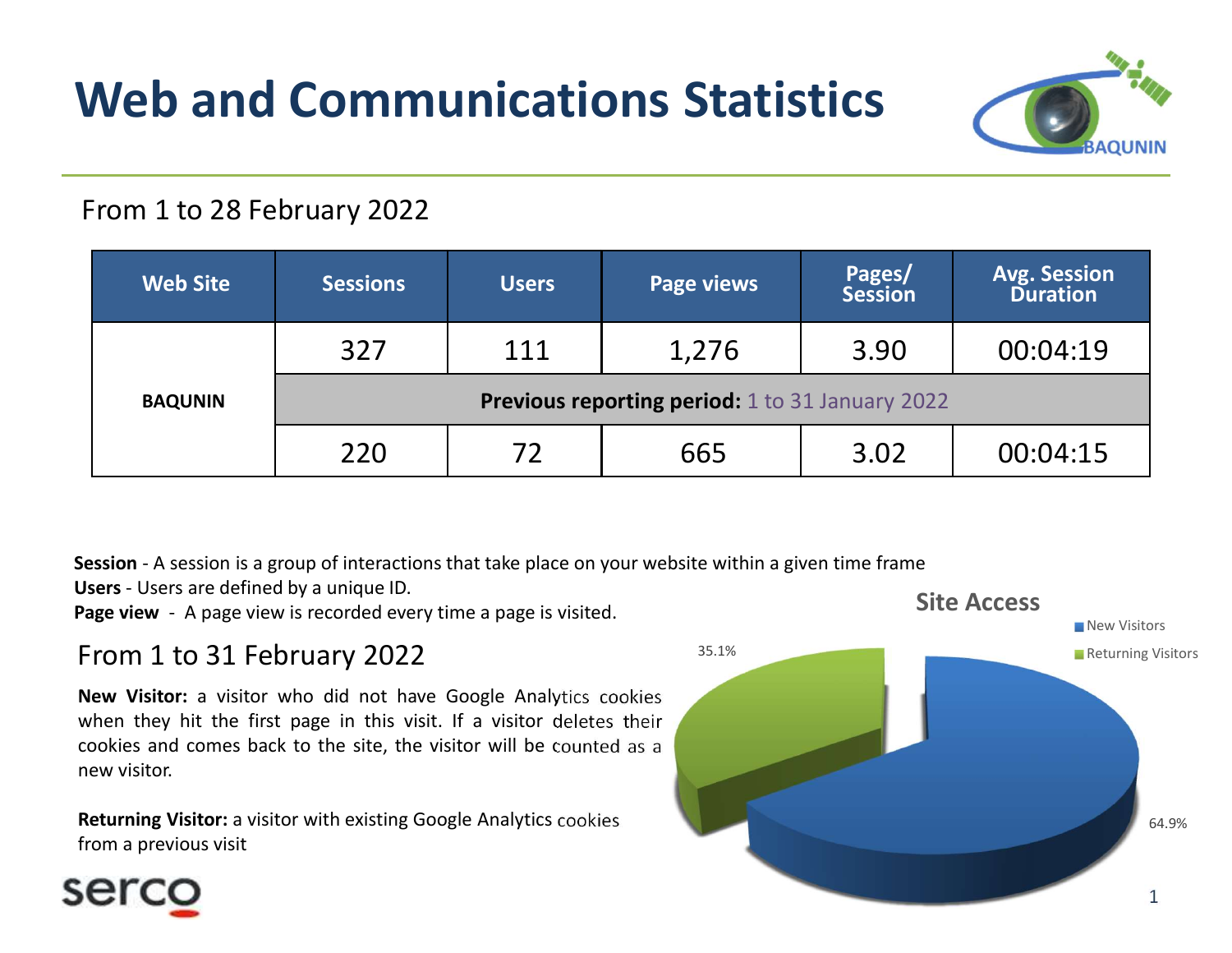## Web and Communications Statistics



browser.

## **EXECUTE:**<br>
THE BEHAVIOR CONTRACT DESCRIPTION AND RELEVEL MONDITORY AND RELEVEL DESCRIPTION AND RELEVEL DESCRIPTION INCLUSION CONTRACT PROducts<br>
The behaviour section explains which pages the visitors access<br>
The behaviour Most Frequently and what actions they take while visiting.<br>
The behaviour section explains which pages the visitions actions they discuss they allocally and what actions they take while visiting. Behaviour 18.9% 22.18% 19.59% 10.27% 9.48% 8.62% **Andrew Products Andrew Products Andrew Products Andrew Products Andrew Products Andrew Products Andrew Products Andrew Products Andrew Products Andrew Products Andrew Products Andrew Products** 4.86%  $3.68\%$  22.18%  $\frac{2.59\%}{2.51\%}$  1.80% **Live Monitoring Communist Communist Communist Communist Communist Communist Communist Communist Communist Communist Communist Communist Communist Communist Communist Communist Communist Communist Communist Communist Commu Instruments** Documents live monitoring test 4 pandora  $\blacksquare$  Products Login **News Community Community News** Activities Microbarometer